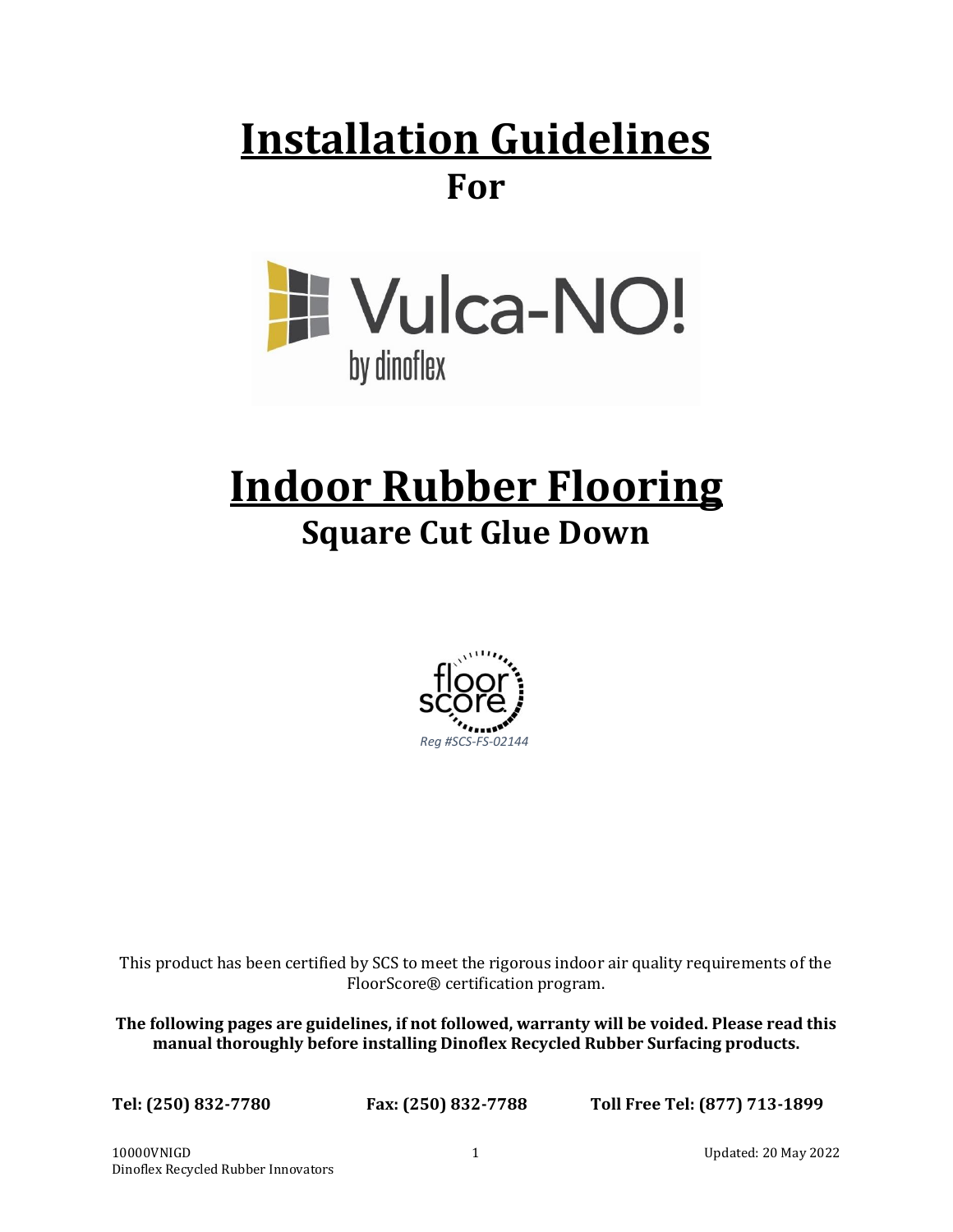### TABLE OF CONTENTS

| <b>SECTION</b><br>I            | <b>GENERAL INFORMATION</b>                                                                                                           | <b>PAGE</b><br>3            |
|--------------------------------|--------------------------------------------------------------------------------------------------------------------------------------|-----------------------------|
| <b>PRODUCT</b><br>$\mathbf{I}$ | <b>MATERIAL STORAGE &amp; HANDLING</b><br><b>General Packaging Info</b><br>Receipt of Merchandise<br>Storage                         | 3<br>3<br>3                 |
| III                            | <b>TOOLS &amp; ACCESSORIES</b><br>Tools and Safety Equipment Required<br>Adhesive                                                    | 4<br>$4 - 5$                |
| <b>INSTALLATION</b>            |                                                                                                                                      |                             |
| IV                             | <b>SUB-SURFACE</b><br>Preparation of sub-surface<br>Concrete<br>Wood<br>Hazards                                                      | 5<br>5<br>$5-6$<br>6        |
| V                              | PREINSTALLATION<br><b>General Information</b><br><b>Chalk Lines</b><br>Mat Layout<br><b>Acclimation - Dry Lay Process</b><br>Cutting | 6<br>7<br>7<br>$7 - 8$<br>8 |
| VI                             | <b>INSTALLATION</b><br><b>General Installation Information</b><br>Mat Installation<br>Clean Up Adhesive<br>Rolling                   | 8<br>$8 - 9$<br>9<br>9      |
| <b>CLEANING</b>                |                                                                                                                                      |                             |
| <b>VII</b>                     | POST INSTALLATION CLEANING                                                                                                           | 9                           |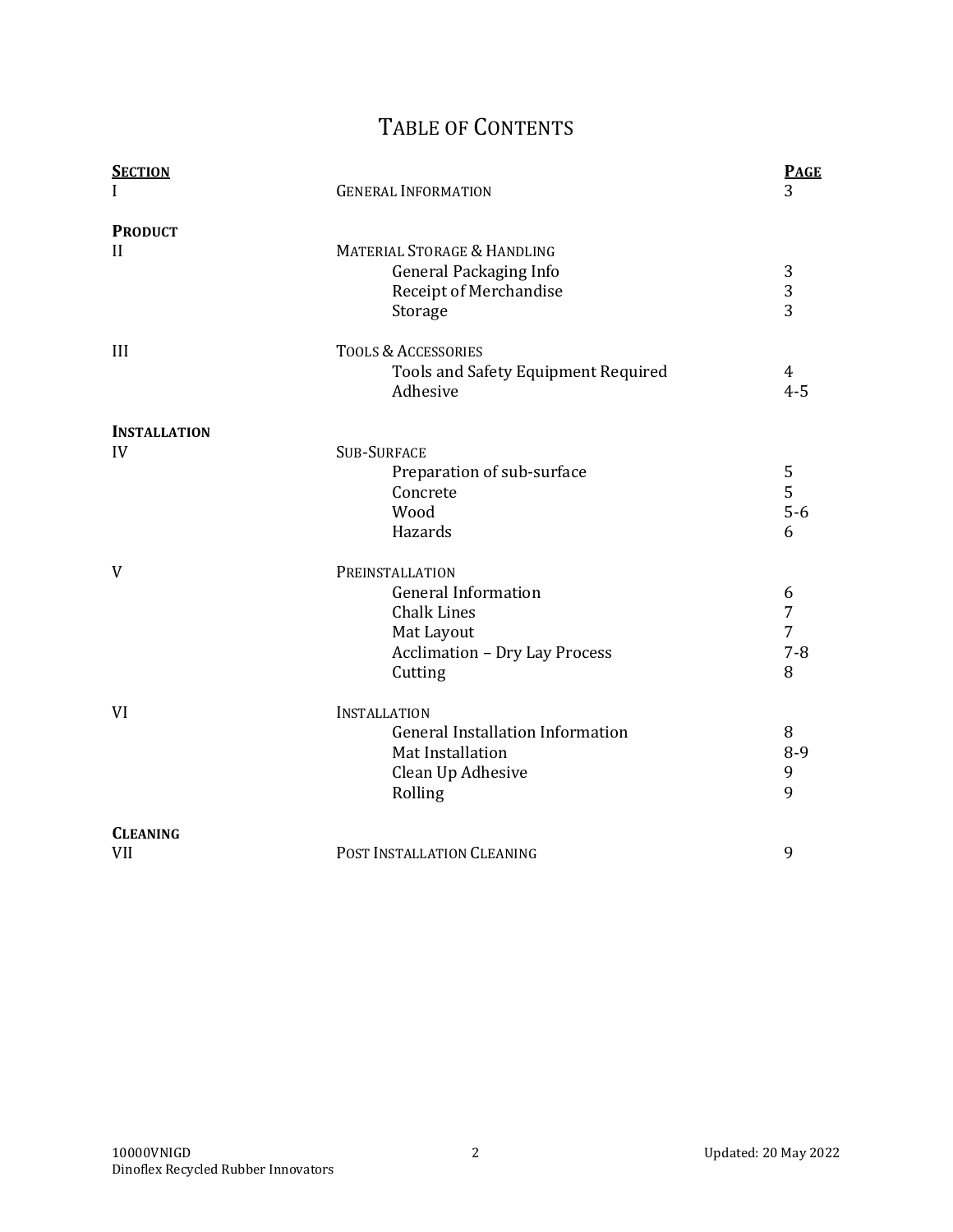#### **SECTION I – GENERAL INFORMATION**

- This installation method and mat format is a must for all areas in extreme temperature and humidity change, or where surface moisture may be present after installation, i.e. ice arenas, locker rooms and entry ways.
- Product Information:
	- o Thickness Tolerance: +/- 0.5mm
	- $\circ$  Dimensions: 48" x 72" = 24 ft<sup>2</sup> (122cm x 183cm)
		- Dimension Stability: +/- 2.5mm

#### **SECTION II – MATERIAL STORAGE & HANDLING General Information:**

• All Dinoflex products are packaged on wooden pallets, covered with a plastic cozy, and secured by metal strapping. (Image below does not include metal strapping)



#### **Receipt of Merchandise:**

- It is recommended you double-check your order is correct.
- Inspect for any damage that may have occurred during transportation.
- Identify any other possible shortcomings.
- For your own protection, ensure that defective product is identified prior to the start of the installation.
	- o Notify your sales rep regarding any defective product immediately.
- Dinoflex is not responsible for any installation costs that occur because of defective product being installed.
- If adhesives were exposed to freezing temperatures, place indoors and bring to room temperature between 14°C (57°F) and 23°C (72°F) before using.
- Read technical data sheet and SDS for adhesive.

#### **Storage**

- Store product in a dry and clean area.
- Before placing any Dinoflex product in storage remove the pallet strapping.
- Leave plastic cozy on during storage.
- Adhesive must be stored above 18°C (65°F) in a dry heated space.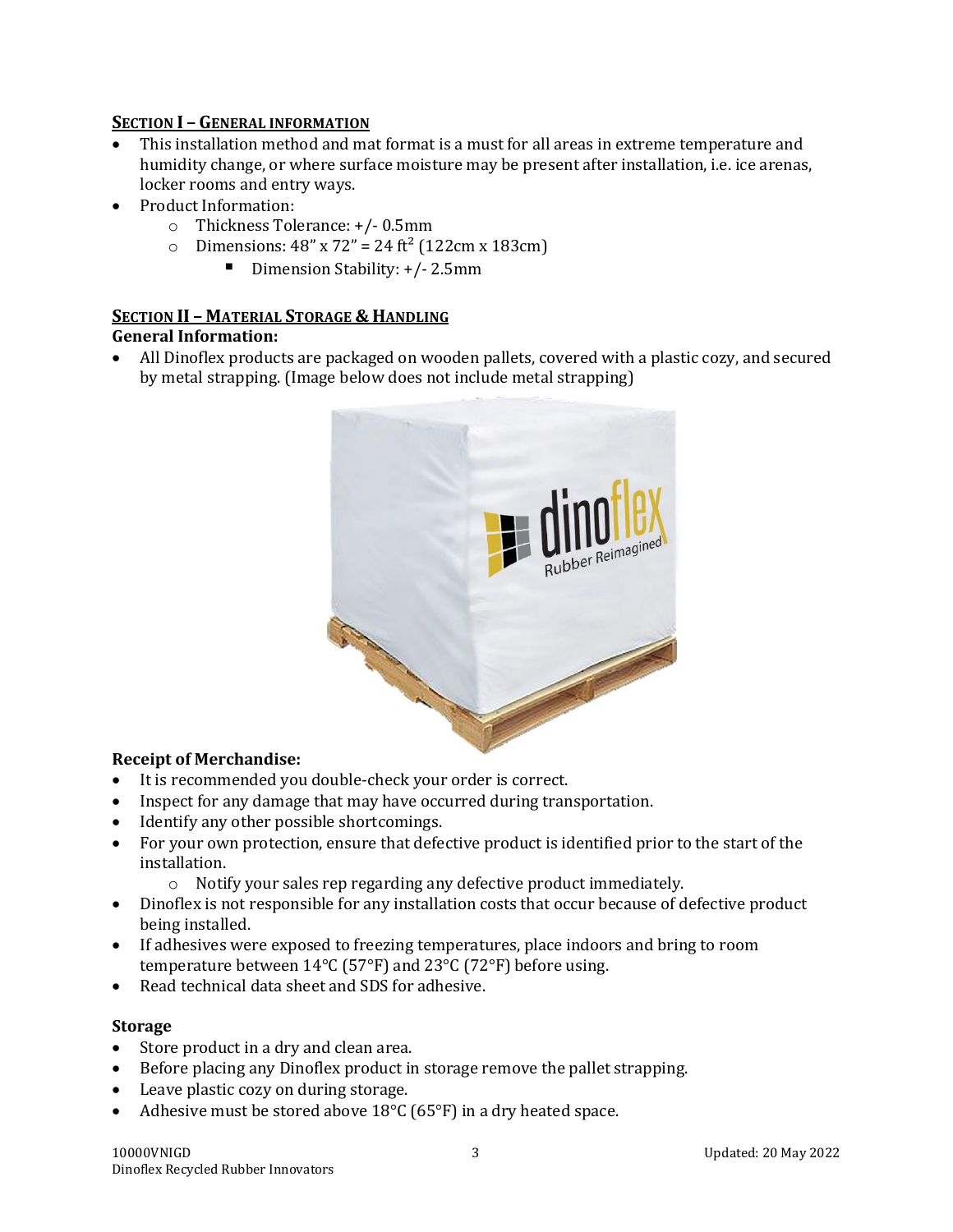#### **SECTION III – TOOLS & ACCESSORIES**

#### **Tools and Safety Equipment**

- Dinoflex Installation Guidelines installation video available at: <https://www.youtube.com/watch?v=VX6Aiz7vakc>
- A two-person installation is required for large areas (one to handle materials and one to handle adhesive).
- Safety glasses
- Rubber gloves and boots
- Heavy duty utility knife
- Measuring tape
- Transit level and straight edge
- Chalk snap-line
- 1/16" x 1/16" x 1/16" V- Notch Trowel
- Carpenter's square
- Putty knife
- Masonite board, plywood or kraft paper
- 50lb or 70lb roller depending on thickness

#### **Adhesive:**

- Varying temperature ranges will affect curing times, viscosity and pot life of adhesive, possibly resulting in adhesion problems.
- Use safety glasses, rubber boots, and rubber gloves when applying adhesive. Do not allow adhesive to cure on your hands.
- Room must be well ventilated.
- For first aid and safety instructions see labels on can and the safety data sheet.
- If adhesives other than the products listed below are being used, this could void the warranty. Contact Dinoflex for verification.
- For detailed information and product use, refer to Technical Product Data Sheet, included and adhesive.

#### **DinoGrip Adhesive (V.O.C. compliant)**

- Single component polyurethane adhesive
- $\bullet$  4 US gallons: 57lbs (25.8kg)
- Approximate coverage:  $400 \text{ft}^2$  (37.16m<sup>2</sup>)
- 1/16" V-notched trowel
- 12-month shelf life

#### **Chemrex Urethane 948 (V.O.C. compliant)**

- Single component polyurethane adhesive
- 858ml gun grade: (29oz tube)
- Approximate coverage:
	- $1/8$ " (3mm) bead = 345 lineal feet
	- $3/16$ " (5mm) bead = 153 lineal feet
	- $\bullet$  1/4" (6mm) bead = 86 lineal feet
	- $5/16$ " (8mm) bead = 55 lineal feet
	- $3/8$ " (10mm) bead = 40 lineal feet
- 12-month shelf life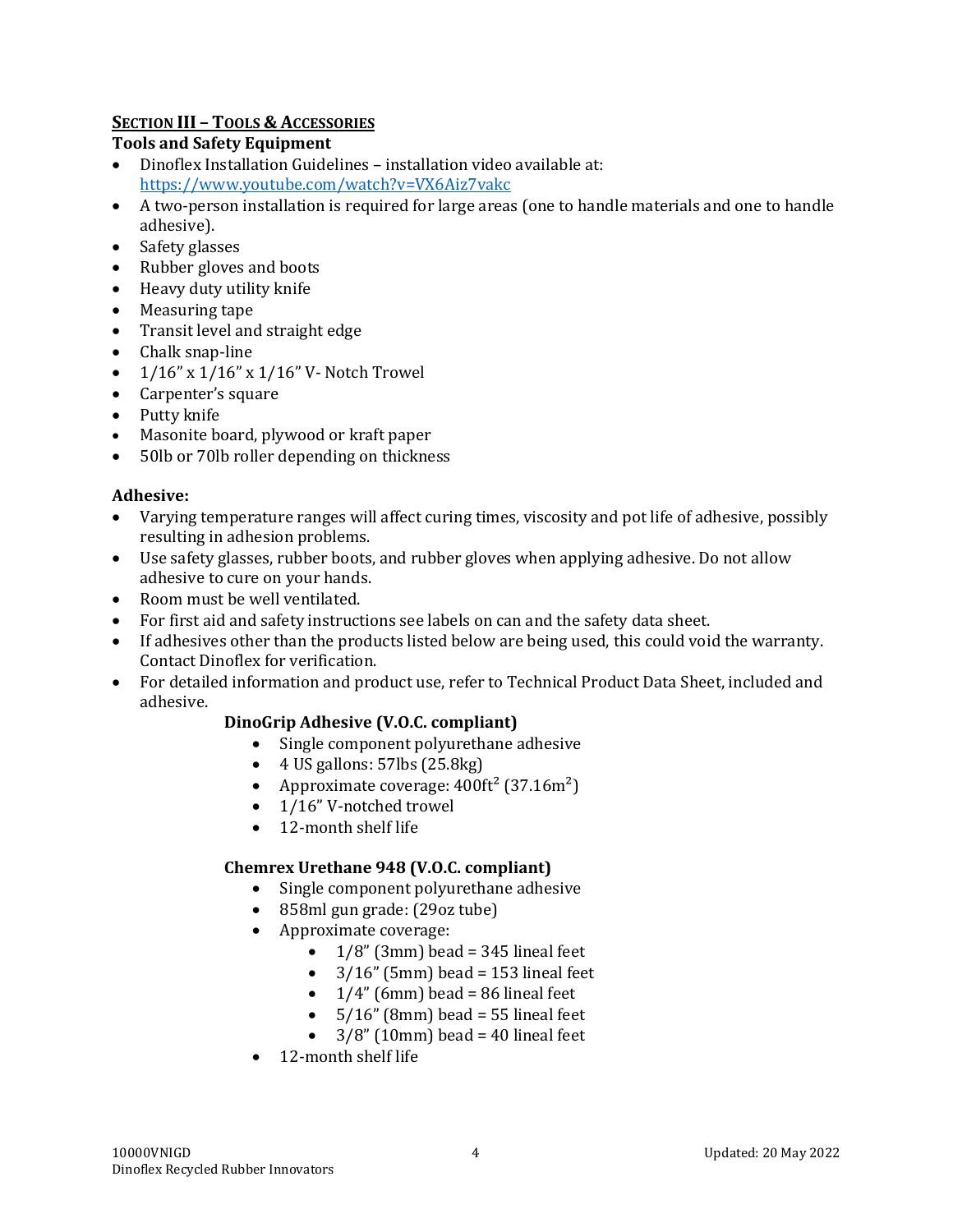- It is not uncommon for a moisture cure urethane product to develop a slight skin on the top surface in the can.
- The product is still good; simply remove the skin and mix adhesive well.
- Refer to batch number on adhesive and contact Dinoflex to determine if it has expired.
- Dinoflex is not responsible for adhesive used past its expiration date.

#### **SECTION IV –SUB-SURFACE**

#### **Preparation of the Sub-surface**

- The sub-surface must be flat/smooth, clean and dry, structurally sound and all debris including old adhesive must be removed.
	- o Scraping may be required to remove debris.
- Expansion joints in the concrete are designed to allow for expansion and contraction of the concrete. If a floor covering is installed over an expansion joint, it will likely fail in that area. Use expansion joint covers designed for resilient flooring.
- Particleboard, chipboard, Masonite and Lauan Plywood are not considered suitable underlayment.
- If installing on an incline surface, start at the bottom and move up the surface to avoid sliding of the mats.
- Debris left under mats will cause height variations, telegraphing and undulations.
- If the sub-surface has been previously sealed or finished the surface may need to be stripped and cleaned to ensure an adequate bond.
- Petroleum distillates (e.g. solvents) as well as liquid animal fats may cause the surface bonding to fail. Test results for other harmful chemicals and compounds may be available on request.
- Contact Dinoflex for verification.

#### **Concrete Sub-Surface**

- New concrete sub-floors must be thoroughly cured and free from hydrostatic pressure (a minimum of 30 days after pour).
- Consult adhesive specifications for allowable moisture tolerance.
- Concrete substrates should not exceed 90% RH and/or 5lbs x 24-hours x 1000 sq. ft.
- It is essential that pH tests be taken on all concrete floors. This must range between 7 and 9. If it does not, the sub-floor must be neutralized prior to the beginning of the installation. **These tests must be documented.**
- Moisture vapor emissions test in accordance to ASTM F1869 and relative humidity in concrete test in accordance to ASTM F2170 must be completed.
- Sub-surface must be smooth and level to a tolerance not exceeding 1/8" in 10 lineal feet.
	- o The Concrete Surface Profile (CSP) must achieve a requirement of CSP2.
- If existing concrete is too rough, or does not meet the above criteria, apply a Portland cement based leveling compound to smooth and level the surface. Follow all leveling compound manufacturer's instructions.
- Moisture is the single most significant factor that causes bonding failure to the sub-surface.
- Warranty is not applicable if specified moisture ranges are not adhered to.

#### **Wood Sub-Surface**

- Wood sub-surface must be a minimum of 1" thickness, and free from any flex movement. (5/8" on joists with a 3/8" overlay is acceptable).
- New plywood should be acclimatized for a 48-hour period prior to installation of the rubber flooring.
- CDX exterior smooth one side is suggested for new wood substrates.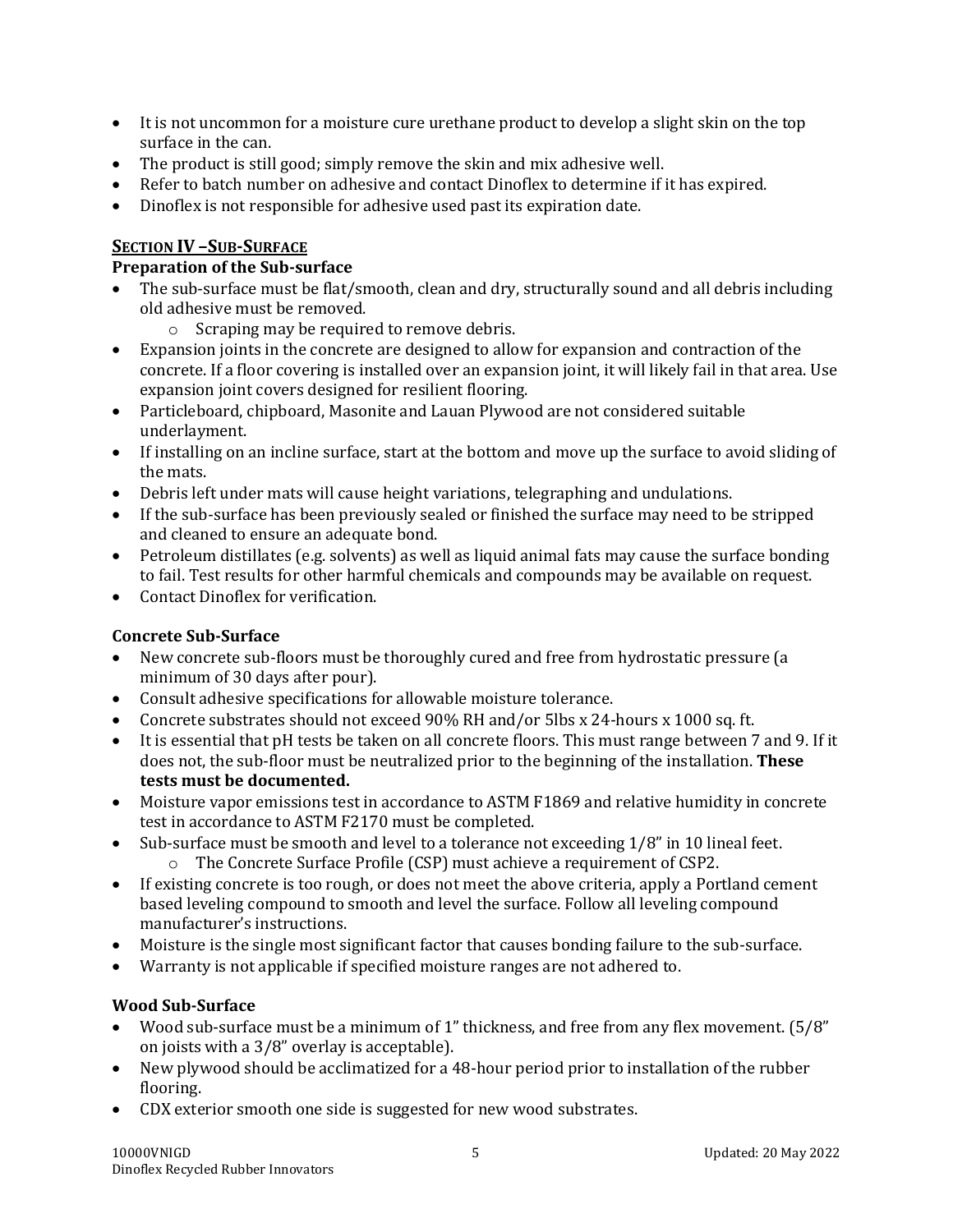- Secure all nails and screws to prevent future protrusion.
- Any cracks, holes, rough or uneven areas should be patched with a polymer-modified cement leveling compound and/or sanded to achieve a smooth surface.
- It is vital that a moisture test be completed prior to installation with records kept. No less than 20 spot checks per 1000 sq. ft. should be observed. Any readings higher than 13% are not acceptable and installation must wait until levels are at or under 13%.
- Moisture is the single most significant factor that causes bonding failure to the sub-surface.
- Warranty is not applicable if specified moisture ranges are not adhered to.

#### **Hazards**

- **Silica Warning:** Concrete, floor patching compounds, toppings, and leveling compounds can contain free crystalline silica. Cutting, sawing, grinding, or drilling can produce respirable crystalline silica (particles 1- 10 micrometers). Classified by OSHA as an IA carcinogen, respirable silica is known to cause silicosis and other respiratory diseases. Avoid actions that may cause dust to become airborne. Use local or general ventilation or provide protective equipment to reduce exposure to below the applicable exposure limits.
- **Asbestos Warning:** Resilient flooring, backing, lining felt, paint, or asphaltic "cutback" adhesives can contain asbestos fibers. Avoid actions that cause dust to become airborne. Do not sand, dry sweep, dry scrape, drill, saw, bead blast, or mechanically chip or pulverize. Regulations may require that the material be tested to determine the asbestos content. Consult the document "Recommended Work Practices for Removal of Existing Resilient Floor Coverings" available from the Resilient Floor Covering Institute.
- **Lead Warning:** Certain paints can contain lead. Exposure to excessive amounts of lead dust presents a health hazard. Refer to applicable federal, state, and local laws and the publication "Lead Based Paint: Guidelines for Hazard Identification and Abatement in Public and Indian Housing" available from the United States Department of Housing and Urban Development.

#### **SECTION V – PRE-INSTALLATION**

#### **General Information**

- Prior to installing Dinoflex Recycled Rubber Flooring, ensure all other trades have completed their work schedules.
- The use of Masonite board, plywood or kraft paper should be used to protect the rubber flooring from damage and debris.
- Product, sub-floor and adhesive must be of the same temperature. This should be checked using an infrared digital thermometer.
- Dinoflex is not responsible for any product failure if proper floor preparation and/or installation procedures are not followed.
- Check ambient temperature.
- All HVAC systems must be fully operational 24-hours prior to beginning the acclimation process.
- Rubber flooring may be installed between temperatures of 14°C (57°F) and 23°C (72°F).
	- o Room temperature must be consistent during the entire installation.
	- o Large fluctuations in temperature or humidity will cause expansion or contraction.
- In-floor radiant heat should be shut off for 24-hours prior to acclimation (72-hours prior to installation), be shut off throughout installation and remain off for 72-hours after installation is complete.
	- $\circ$  It is recommended that surface temperature does not exceed 25 $\degree$ C (77 $\degree$ F)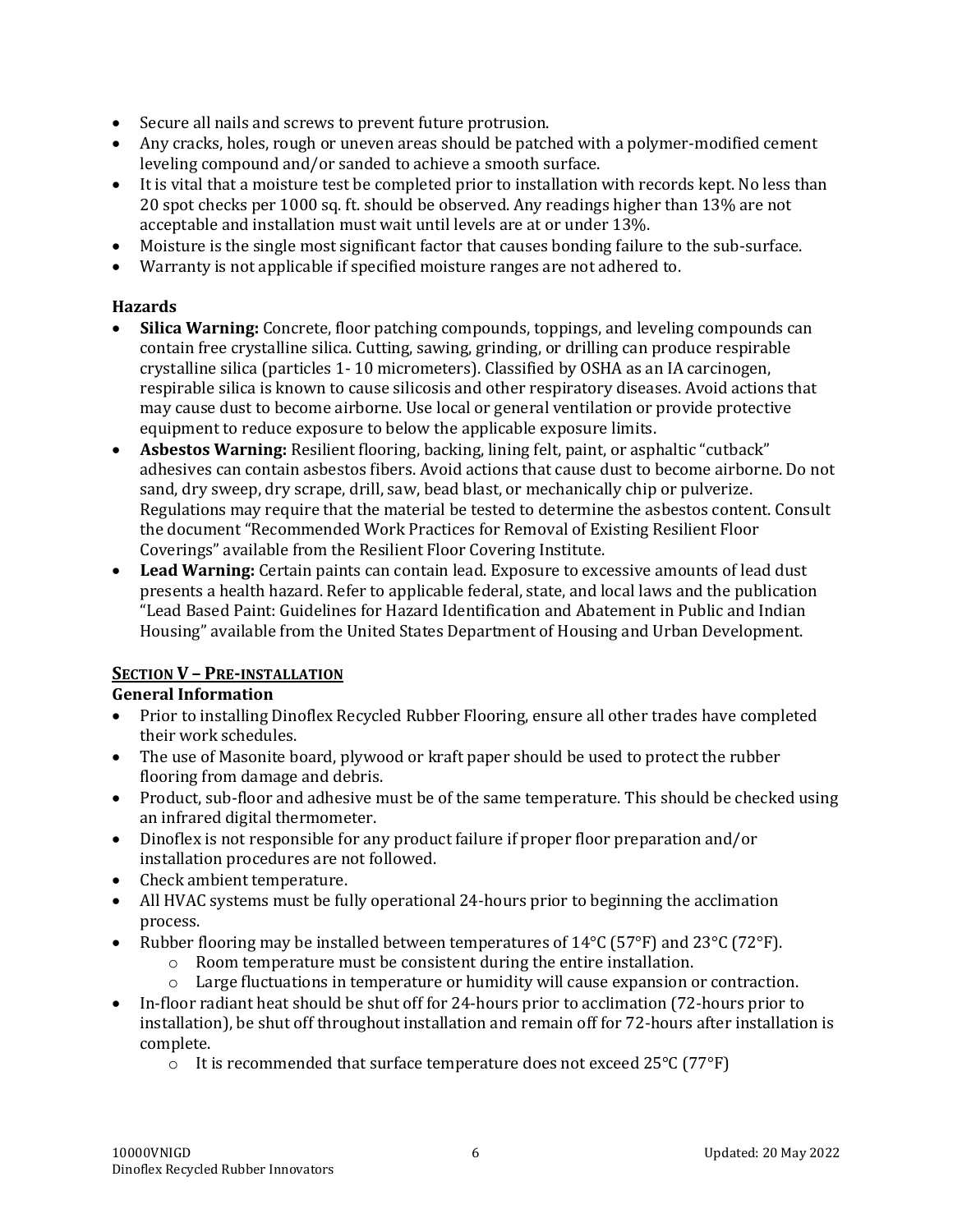#### **Chalk Lines**

• Locate the midpoint of the room, chalk a start line down the center. Chalk another similar start line 90° to the first one. (Figure 1)



#### **Mat Layout**

- Each mat is marked on the bottom with ink stating, "This Side Down" and the date.
	- o Be sure to install mats same side up as received, **do not flip.**
- The installer should have all relevant information about the mat arrangement from the owner.
- Begin mat layout from the point where the two chalk lines intersect.
- Work outwards in both directions.
- Start second row on either side of the center line towards the chalk line.
- Make sure that second row is installed by staggering mats.
	- o This will avoid any four corners from meeting at one spot. (see figure 2)



#### **Acclimation and Dry Lay**

- *Acclimation/Dry Lay Checklist is required to be completed or warranty will be void.*
- A minimum of 48 72 hours before starting the installation.
	- o Storage longer than 2 weeks will require a longer acclimation period.
	- $\circ$  Mats in the lower portion of the stack will compress to a greater degree than those in the upper portion.
	- $\circ$  A mat laid down in the morning hours at 0°C (32°F) would be a different size than a mat laid at 20°C (68°F) later in the day.
	- o Acclimation should only begin once the sub-surface has reached a temperature between 14°C (57°F) and 23°C (72°F).
- Lay out all mats on the sub-surface in piles of 2 or less:
	- $\circ$  Be sure to mix mats from several different pallets to blend minor shade variations.
	- o Allow them to acclimate until they have reached a consistent size.
		- Some products under certain conditions have shown expansion and contraction in size of up to  $1/8$ " (3.2mm).
	- o Inspect all mats for visible defects**.**
		- Ensure the defective product is identified prior to the start of the installation, notify Rep/Dealer immediately.
			- Labor will not be covered if any defective product is installed.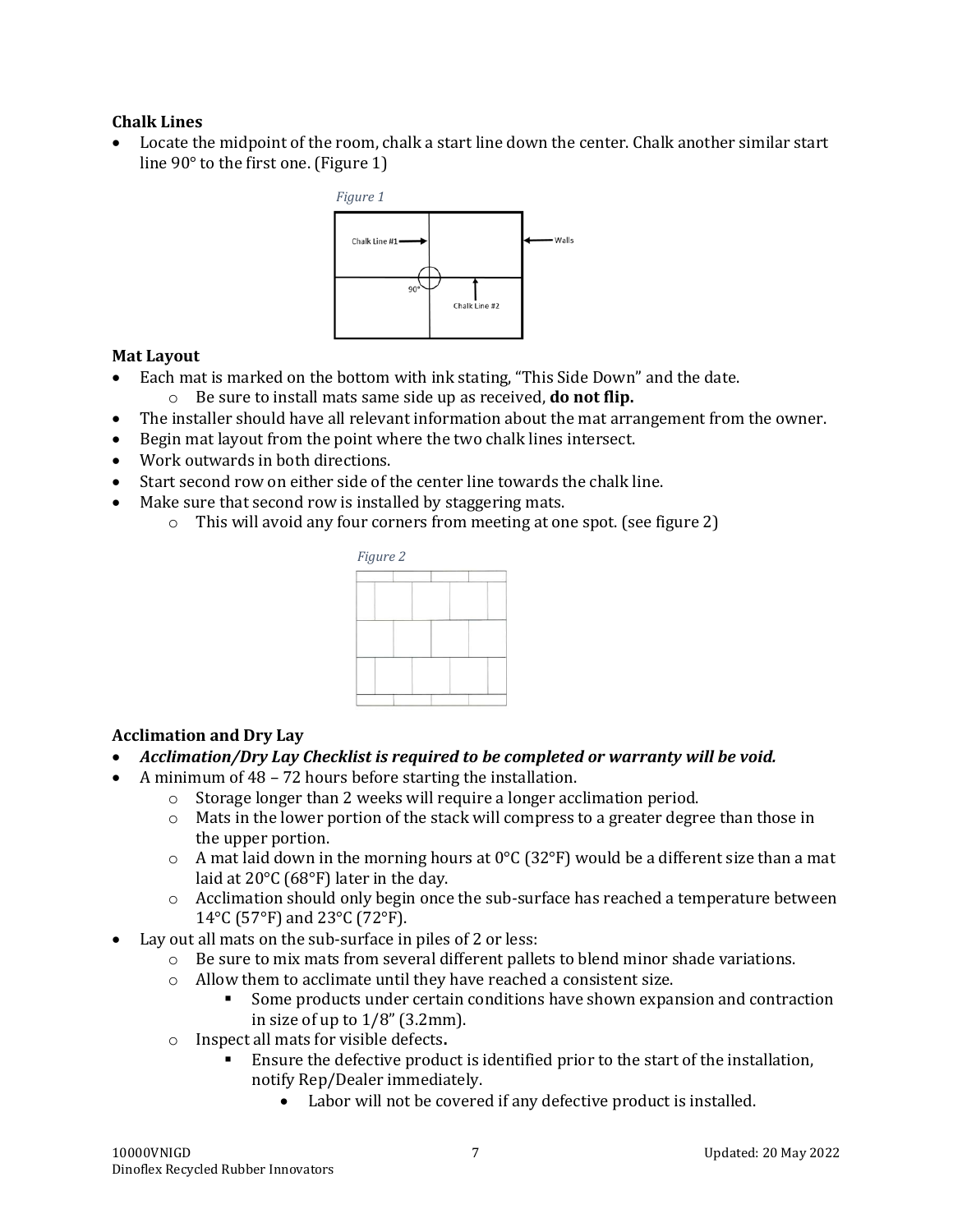- Scythe marks are inherent in the manufacturing of recycled rubber flooring products and are considered normal.
- Certain lighting conditions can accentuate these marks and as such is not considered a product defect.

#### **Cutting**

- Lay mat on a flat surface, hold the metal straight edge on the cut line, and cut with sharp utility knife.
- Keep scoring the cut until separated.
- Change or snap off blades frequently to ensure clean cuts.
- For odd angles, circular patterns, etc. a cardboard template is suggested.
- Join factory edges together. Hand cut edges should be used against the perimeter walls only.

#### **VI – INSTALLATION**

#### **General Installation Information**

- **Do not install** the mats if they are not square and the appropriate thickness has not been reached.
- Intended for indoor use only and should not be installed in areas where the temperature is inconsistent.
- Glue down installation is required for all square edge mats.
- Refer to adhesive label for working time.
- Ensure to work in small areas, 2-3 mats at a time so the adhesive does not set or skin over before laying the mat.
- Avoid uneven spreading or the use of a larger trowel. Excess adhesive can result in adhesive coming up between the seams.
- Remove excess adhesive from the sub-floor within 10 minutes with a putty knife so it does not cure. Cured adhesive on an adjacent row will cause height variations.
- Tape is not required; certain tapes will leave residue and cannot be removed from the top surface without possible damage.
	- $\circ$  Low tack painters' tape can however be used but needs to be removed immediately after install.

#### **Mat Installation**

- Put the mat that you are installing on top of the mat already glued down and pull towards the area you want to fill until the mat falls into place, then firmly press the mat up to edge of the existing mat.
	- o Over compressed seams will cause peaking, care should be taken when compressing seams.
- This will keep excess adhesive from protruding between the seams. (see figure 3)





- Leave 1/4" gap to all walls for mat expansion.
	- Allow 72-hours setting time before post install cleaning.
	- Avoid heavy traffic or rolling loads during curing to prevent indentation or movement of mats.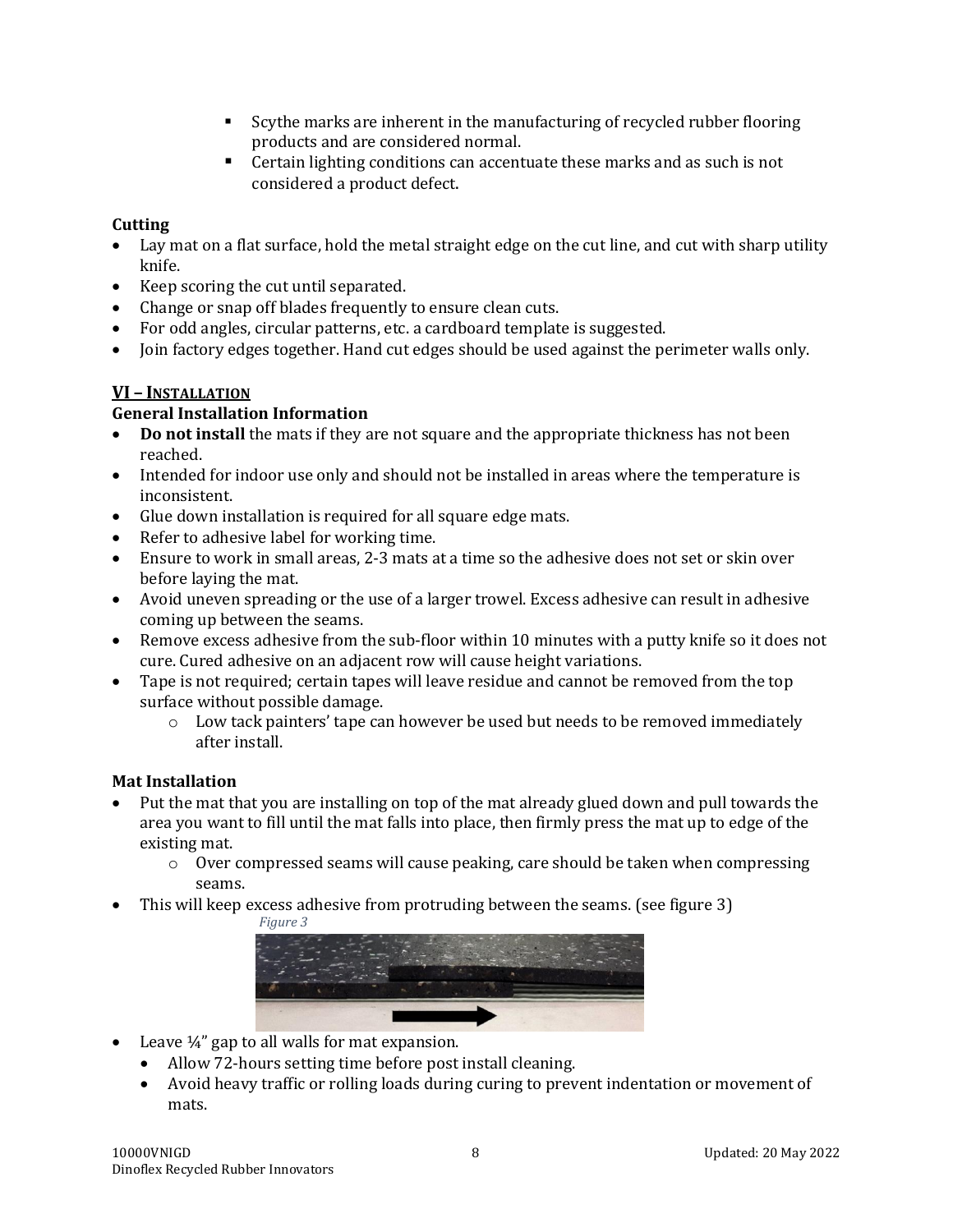• Never leave adhesive ridges or puddles. They will telegraph through the material.

#### **Clean Up Adhesive**

- Do not get adhesive on the top surface of the rubber flooring as it is impossible to remove when cured.
	- o Immediately use a clean damp cloth to remove any adhesive.
- Dinoflex does not warranty product where the attempt to remove adhesive has been made. Any damage to the mat because of adhesive removal is solely that responsibility of the installer.
- Contact your Dinoflex supplier immediately for suggested cleaning methods if this happens.
- Caution: the use of mineral spirits can cause the area to appear darker.
- Intense scrubbing of the seams will also darken the edges.

#### **Rolling**

- Roll each row as completed or within 15 20 minutes. Also roll the entire area at the end of each day
- Work in all directions. North to South and East to West.
	- $\circ$  Do not twist or pivot the roller or your feet as it will stretch the mats, roll in a long straight line.
	- $\circ$  Adhesive is slippery when first spread and mats can shift position even if only slightly.
	- $\circ$  Too much rolling or too heavy of a roller could cause the mats to buckle and adhesive to move upwards through the seams.
	- o Furthermore, stretching of the rubber flooring can eventually lead to gaps between the mats.
	- o Roll slowly, rolling too quickly could affect the bond of the adhesive.
	- o Do not roll right along edge of mat, always try to overlap on the seams.
- No foot traffic of any kind should be allowed for the 48-hours, allow 72-hours for maximum strength.
- Roller Guideline:
	- o 7mm (9/32") mat thickness use 50lb roller
	- o Thicker than 7mm (9/32") mat thickness use 70lb roller

#### **VII – CLEANING**

#### **Post Installation Cleaning**

- When installation is complete, and adhesive is fully cured (at least 72-hours).
	- $\circ$  Sweep floor to remove any debris, then dust mop thoroughly to remove all surface dust and dirt using a dust mop or microfiber mop.
	- o Use a neutral PH cleaner or DinoClean. (see dilution rates on label).
	- o Do not use any oil base cleaners as they will deteriorate the mats.
	- o Damp mop with DinoClean Concentrated Recycled Rubber Floor Cleaner or neutral PH cleaner diluted with a warm water; use a microfiber mop.
		- Use a two-bucket system and change the water frequently.
	- $\circ$  If floor has an excessive amount of dirt or dust present, additional cleaning with a lightweight auto scrubber may be required.
		- An RPM of 185 and brush pressure between 35lbs and 85lbs are recommended.
		- If disc type equipment is used, be sure to use a soft nylon brush, not a pad.
	- o Do not flood floor.
	- o Allow to dry thoroughly.